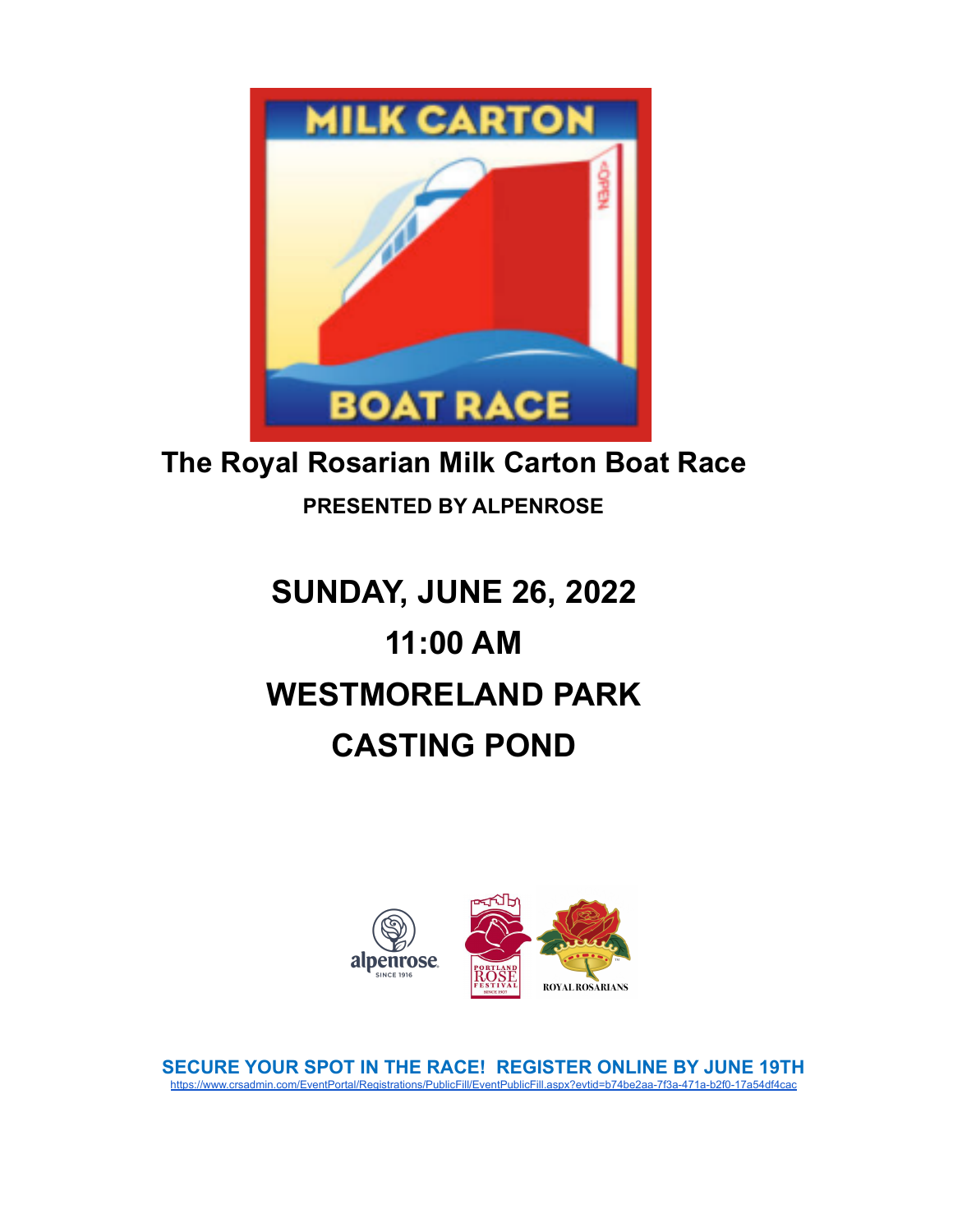## **SPLASH INTO SUMMER AT THE MILK CARTON BOAT RACE!**

The Royal Rosarian Milk Carton Boat Race offers a memorable day for participants and spectators alike. Children and adults race and show off their handmade boats that float only by means of recycled milk cartons and jugs. Join us for a Sunday filled with family-friendly entertainment and some spirited competition at the Casting Pond in Westmoreland Park.

It's a chance to test the laws of buoyancy atop a pile of milk cartons, but also an opportunity to launch a piece of personality on the pond. Build a boat that's creative or imaginative or one that's sleek and slim for racing - or both! Creatively crafted watercraft will compete for awards in (9) Racing Classes, along with an award for The People's Choice.

#### **The People's Choice Award - Artistry or Velocity**

All classes of boats compete for The People's Choice Award. This award is given to a boat that is the crowd favorite. An additional way to be seen, after all of the racing heats have been completed, is to participate in the Show Boat Parade!

## **MILK CARTON BOAT CATEGORIES**

#### **RACING CLASSES (Award for each Class)**

CHILD (ages 7-12)

- 1. Single Rider
- 2. Multi Riders (2-4 riders)
- 3. Multi Riders (5-6 riders)
- ADULT (ages 13+)
	- 4. Single Rider
	- 5. Multi Riders (2-4 riders)
	- 6. Multi Riders (5-6 riders)
- MIXED AGES
	- 7. (2-4 riders)
	- 8. (5-6 riders)
- MECHANICAL ADVANTAGE
	- 9. All Ages





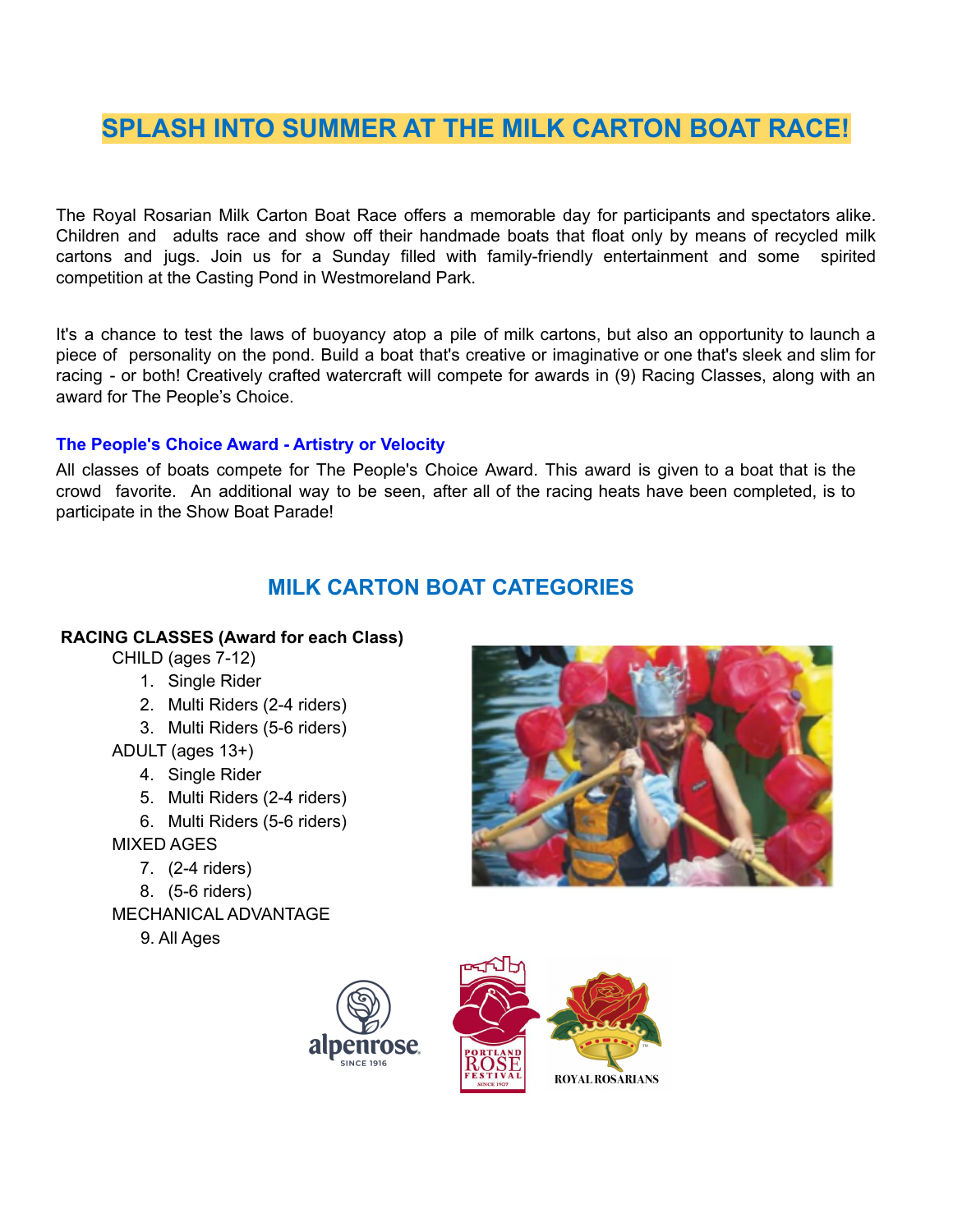## **2022 Milk Carton Boat Race**

### **SCHEDULE OF EVENTS (Approximate) All times Subject to change**

9:30 - 10:30 AM

● Check In: Onsite Boat Registration and Boat Inspection

11:00 AM Opening Ceremony

11:20 AM Start

- Adult Race Preliminary Heats
- Child Race Preliminary Heats
- Adult Multi-riders Preliminary Heats
- Child Multi-riders Preliminary Heats
- Mixed age-riders Preliminary Heats
- Adult Final
- Child Final
- Mixed Age-riders Final
- Mechanical Advantage
- Show Boat Parade

1:15 PM Awards Ceremony

**Note: Race schedule is approximate and could actually run faster or slower than expected. Pay attention to the day's Schedule of Events and listen to the public announcements to find out when it is your turn to race. All racers and their boats will line up 20 minutes before their race.**